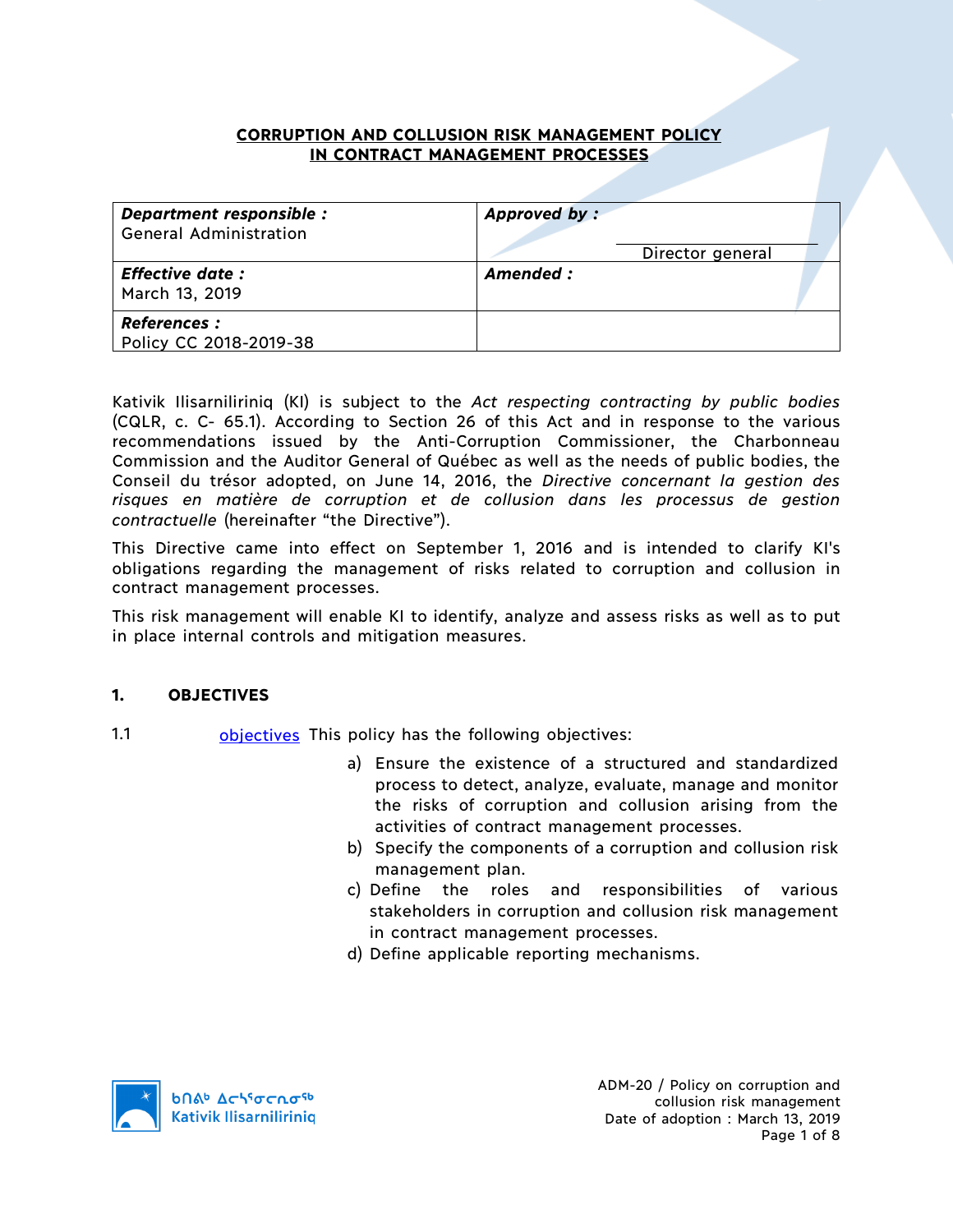# **2. SCOPE**

2.1 scope This policy is intended for all employees of KI involved in contract management processes.

> It also applies to all stages of the contract management process, including when assessing requirements, preparing requests for quotations or soliciting bids, evaluating bid compliance and the eligibility of bidders, selection committee training, selection committee work, bid evaluation and contract follow-up.

## **3. FRAMEWORK**

- 3.1 **framework** This policy is based on, among others, the provisions of the following documents :
	- An *Act respecting contracting by public bodies* (CQLR, c. C-65.1) and its regulations.
	- Directive concernant la gestion des risques en matière de corruption et de collusion dans les processus de gestion contractuelle et la Politique concernant les responsables de l'observation des règles contractuelles.
	- ISO 31000: 2009 Risk management Principles and guidelines.
	- ISO 37001: 2016 Anti-bribery management systems Requirements with guidance for use
	- COSO 2 Enterprise Risk Management Framework.
	- International Standards for the Professional Practice of Internal Auditing (IIA).
	- Directive EQ-01 on the award of supply, service and construction contracts.

### **4. DEFINITIONS**

- 4.1 definitions In this Policy and as part of the risk management process, the following words or expressions mean:
	- a) **Collusion.** Secret agreement between potential bidders who want to impede competition through price or production fixing, sale or territory sharing or bid-rigging.

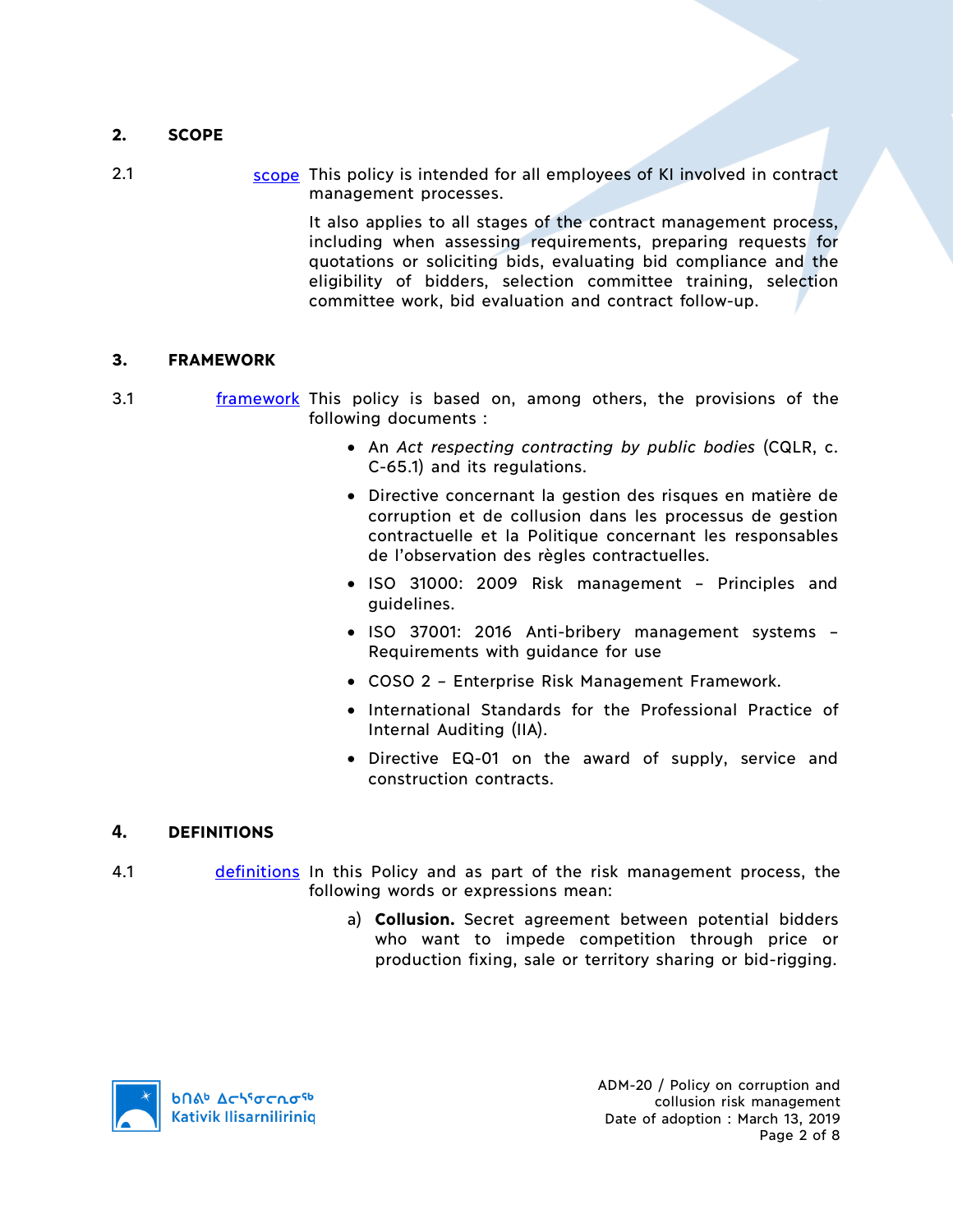- b) **Conflict of interest.** Situation where business, financial, family, political or personal interests could interfere with the judgment of persons in carrying out their duties for the organization. A conflict of interest can be perceived, potential or actual.
- c) **Consequence.** Effect of an event interfering with objectives. can be expressed in terms of tangible and intangible effects.
- d) **Internal control.** Process implemented by management at every level across the organization and is designed to provide reasonable assurance regarding the achievement of the following objectives: the effectiveness and efficiency of operations, reliability of financial operations and compliance with laws and regulations.
- e) **Corruption.** Exchange or attempted exchange where, directly or indirectly, an undue advantage is offered, promised or granted by a briber, or requested, accepted or received by a public office holder, in return for an act on the part of the public office holder to the benefit of the briber.
- f) **Risk management.** All activities to identify the risks to which KI is exposed, and to define and implement appropriate preventive measures to eliminate or mitigate the consequences of a risk.
- g) **Stakeholder.** Person or organization that can affect, be affected by, or perceive itself to be affected by a decision or activity.
- h) **Risk Management Plan.** Step in the risk management framework, made up of the following elements: organizational context, assessment of the current situation (detection, analysis and risk assessment), situation (mitigation measures) and monitoring.
- i) **Contract management process**. The set of processes governing the conclusion of supply, service or construction contracts, from the definition of needs, through the planning of the acquisition, the awarding of a contract, the acquisition of goods and services and from the execution of the work to the rendering of accounts.
- j) **Probability.** Measure of the chance of occurrence expressed as a number between 0 and 1, where 0 is impossibility and 1 is absolute certainty.

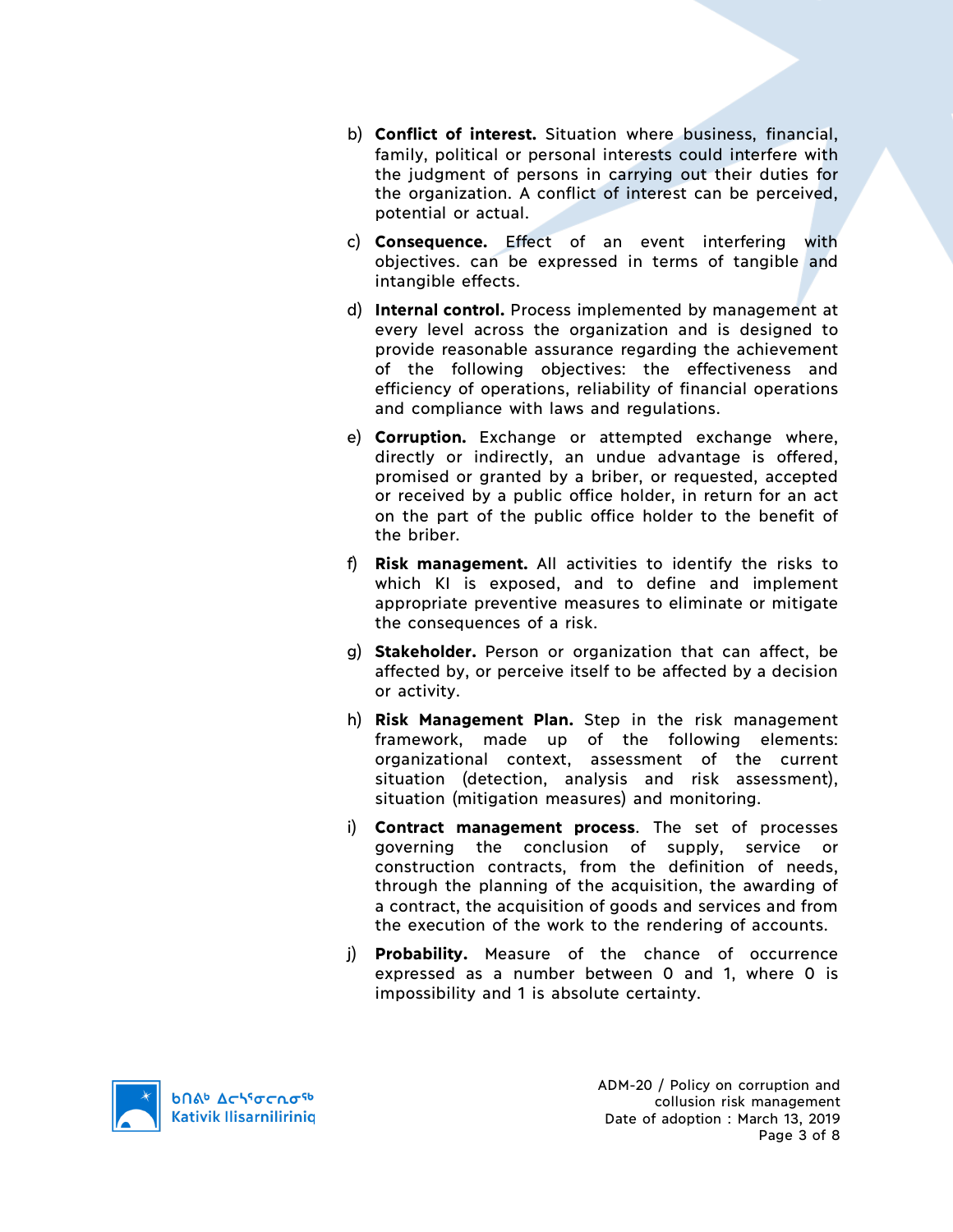- k) **Probability criteria.** Choice of five levels of probability from *rare (*<10%) to *almost certain* (>75%).
- l) **Risk owner.** Person or entity with the accountability and authority to manage a risk.
- m) **Risk.** Effect of uncertainty on objectives.
- n) **Inherent risk.** When the risk assessment is carried out without taking control measures in place into account.
- o) **Residual risk.** When the risk assessment is carried out taking control measures into account.

## **5. BENEFITS OF RISK MANAGEMENT**

5.1 **benefits** The benefits of risk management :

of risk management

- a) Meets the needs of KI and the requirements of the Directive.
- b) Represents an effective method to increase KI's resistance to corruption and collusion.
- c) Able to assess the control measures in place.
- d) Is an integral part of management and takes into account other organizational processes (strategic planning, internal rules of conduct, internal policies, etc.).
- e) Builds on the best information available.
- f) Protects the reputation and assets of KI.
- g) Helps in decision-making.

# **6. HELPS IN DECISION-MAKING**

- 6.1 **risk** KI shall create, for each financial year, a corruption and collusion management risk management plan for public contracts. The success of the plan plan's implementation depends on the effectiveness of communication and cooperation among stakeholders. The plan must be approved by the Executive Committee and includes :
	- a) The organizational context: common ground in the fight against corruption and collusion, stakeholder, risk tolerance and risk appetite.
	- b) Assessment of the current situation. Assess corruption and collusion risks and control measures in place. This step includes the detection, analysis and assessment of risks.

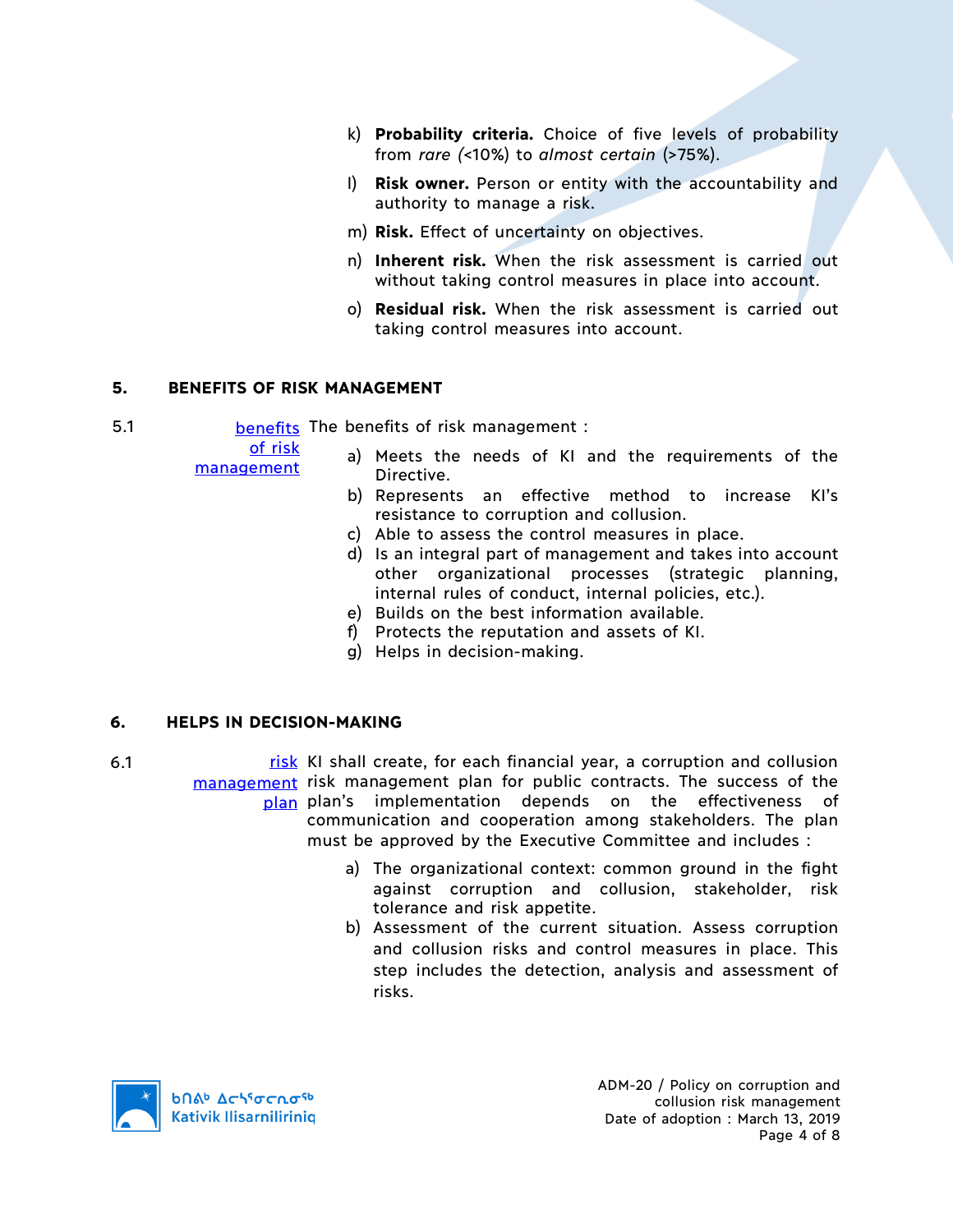- c) The desired situation, consists in establishing a risk mitigation plan (planned actions, risk own, indicators, target, calendar and final result).
- d) Monitoring: monitor and review by assessing the mitigation measure put in place by the public body and review risks and control measures.
- e) Any other element determined by the Conseil du trésor.
- 6.2 **monitoring** Each risk management plan must be the subject of a monitoring report report and review of the organizational risk management framework for corruption and collusion in public contracts.

This report, which must be approved by the Director General no later than four (4) months after the end of the financial year concerned, includes :

- a) The measurement of the organization's results with respect to risk management.
- b) Measuring progress and deviations from the previous risk management plan.
- c) The results of the audit of the effectiveness of the organizational risk framework.
- d) Review of the organizational risk management framework.
- e) Any other element determined by the Conseil du trésor.

# **7. ROLES AND RESPONSIBILITIES**

7.1 **director** The Director General:

general

- a) Ensures that KI complies with Directive requirements throughout this policy.
	- b) Ensures that the responsibilities and authorities of the relevant roles are attributed to strategic stakeholders, namely the Contract Rules Compliance Monitor ("CRCM"), in order to detect, analyze, and assess corruption and collusion risks in contractual management processes.
	- c) Ensures that responsibilities are communicated at every level across the organization.
	- d) Approves the assessed risks following the recommendations of the CRCM.
	- e) Determine the annual risk management plan for corruption and collusion in the contract management processes and submit it to the Executive Committee for approval.
- f) Approve the monitoring report and submit it for information to the Executive Committee.



ADM-20 / Policy on corruption and collusion risk management Date of adoption : March 13, 2019 Page 5 of 8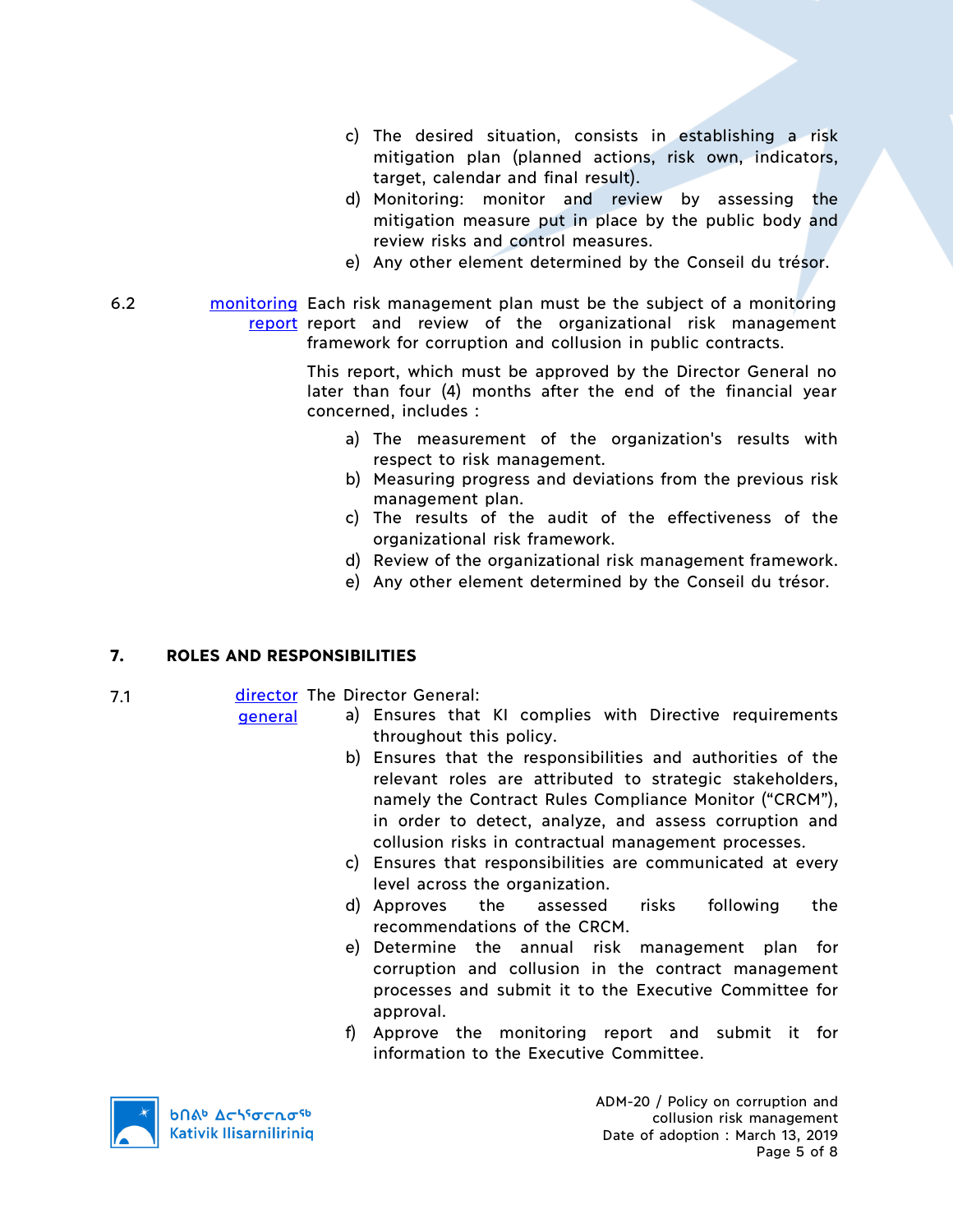- g) Transmits to the Conseil du trésor, within fifteen (15) days of its request, the annual risk management plan, the surveillance report and any other related document.
- h) Ensures the implementation of corrective actions as a result of the recommendations of an internal audit, the Conseil du trésor or the Unité permanente anticorruption with respect to managing corruption and collusion risks within its organization.
- i) Provides the necessary and competent resources for the implementation of this Policy.

# 7.2 Contract rules The Contract Rules Compliance Monitor :

- a) Ensures the implementation of a corruption and collusion risk management plan.
- b) Reports to the Director General the risks identified and the risk management process.
- c) Ensures continued improvements to the corruption and collusion risk management process in contractual management processes:
- d) Integrates into the audit plan the works concerning the deployment of the corruption and collusion risk management process:
	- Assesses the control measure in place in terms of corruption and collusion risks;
	- Assesses the effectiveness of mitigation measure and report to the Director General.
- 7.3 **manager of The Manager of Contract Regulations:**

contract

regulations

compliance monitor

- a) Performs primarily an advisory and support role :
	- Coordinates corruption and collusion risk management;
	- Facilitates the implementation of the corruption and collusion risk management plan for stakeholders, particularly for training, information and distribution of tools;
	- Supports the CRCM in the reporting by monitoring the action with respect to new mitigation measures.

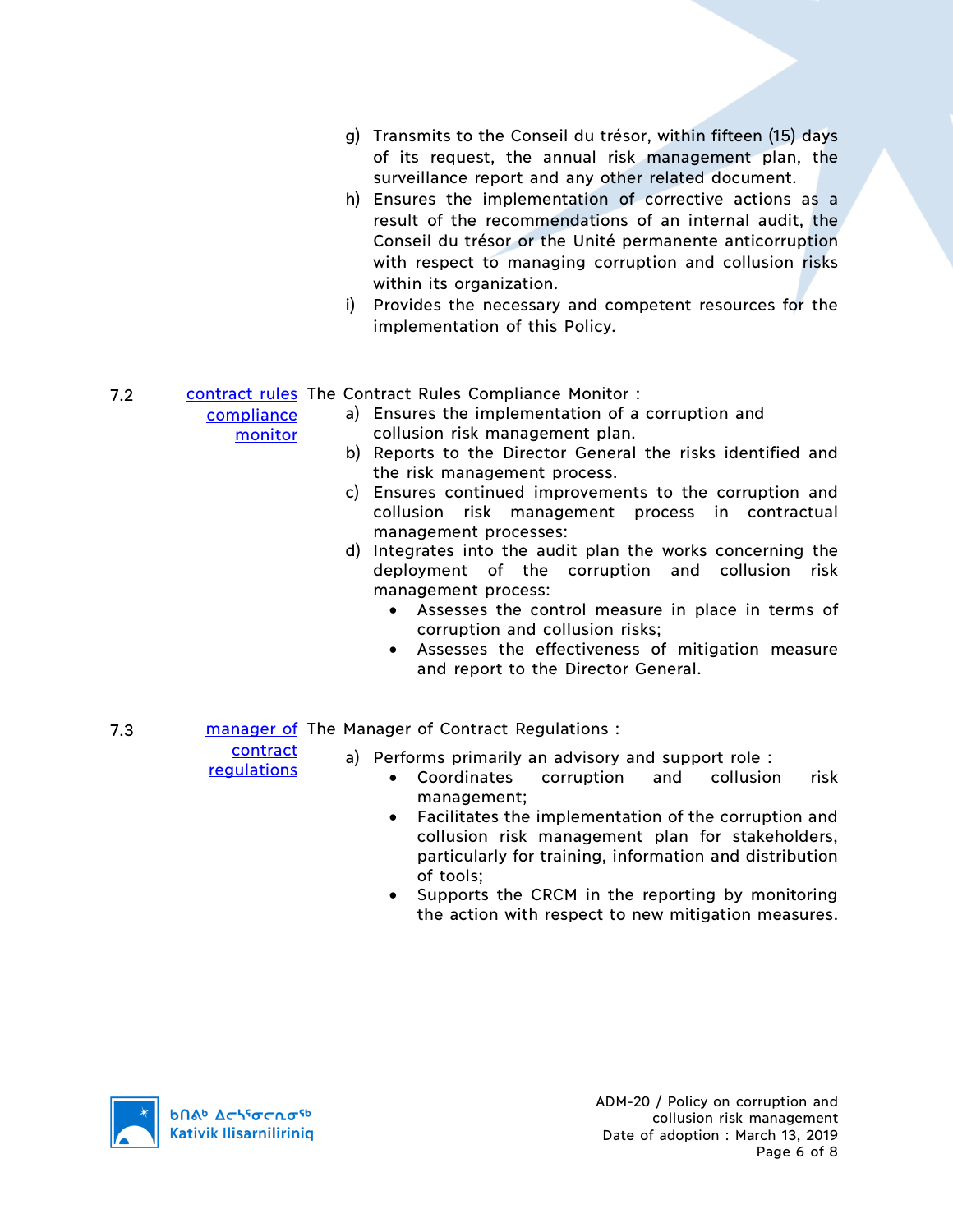- 7.4 **manager Manager involved in the contract management process:** 
	- a) Integrates, into his or her functions, corruption and collusion risk management.
	- b) Ensure reporting and monitoring of mitigation measures of risks under his or her responsibility.
	- c) Informs the CRCM of any vulnerable situation that could impede the achievement of the organization's objectives.
- 7.5 **EMPLOYEE EMPLOYEE involved in the contract management process:** 
	- a) Integrates into his or her activities reflexes and decisionmaking.
	- b) May be called upon to participate in corruption and collusion risk assessment workshops.
	- c) Inform the CRCM of any vulnerable situation that may be detrimental to the achievement of the organization's objectives.

## **8. REVIEW OF THE POLICY**

8.1 **review This policy is reviewed at least every three years or as significant** changes are implemented.

### **9. REPORTING**

9.1 reporting Reporting conducted within the organization includes an annual risk assessment and monitoring of the effectiveness of actions implemented appropriate to significant risks. The Conseil du trésor may request a copy of the reporting.

### **10. IMPLEMENTATION OF THIS POLICY**

10.1 **previous** This Policy replaces all other directives of KI concerning the same provisions subject, while respecting the policies adopted by the Council of Commissioners, as the case may be. If such policies are adopted, the provisions of these policies will be incorporated into this policy for the benefit of the reader.